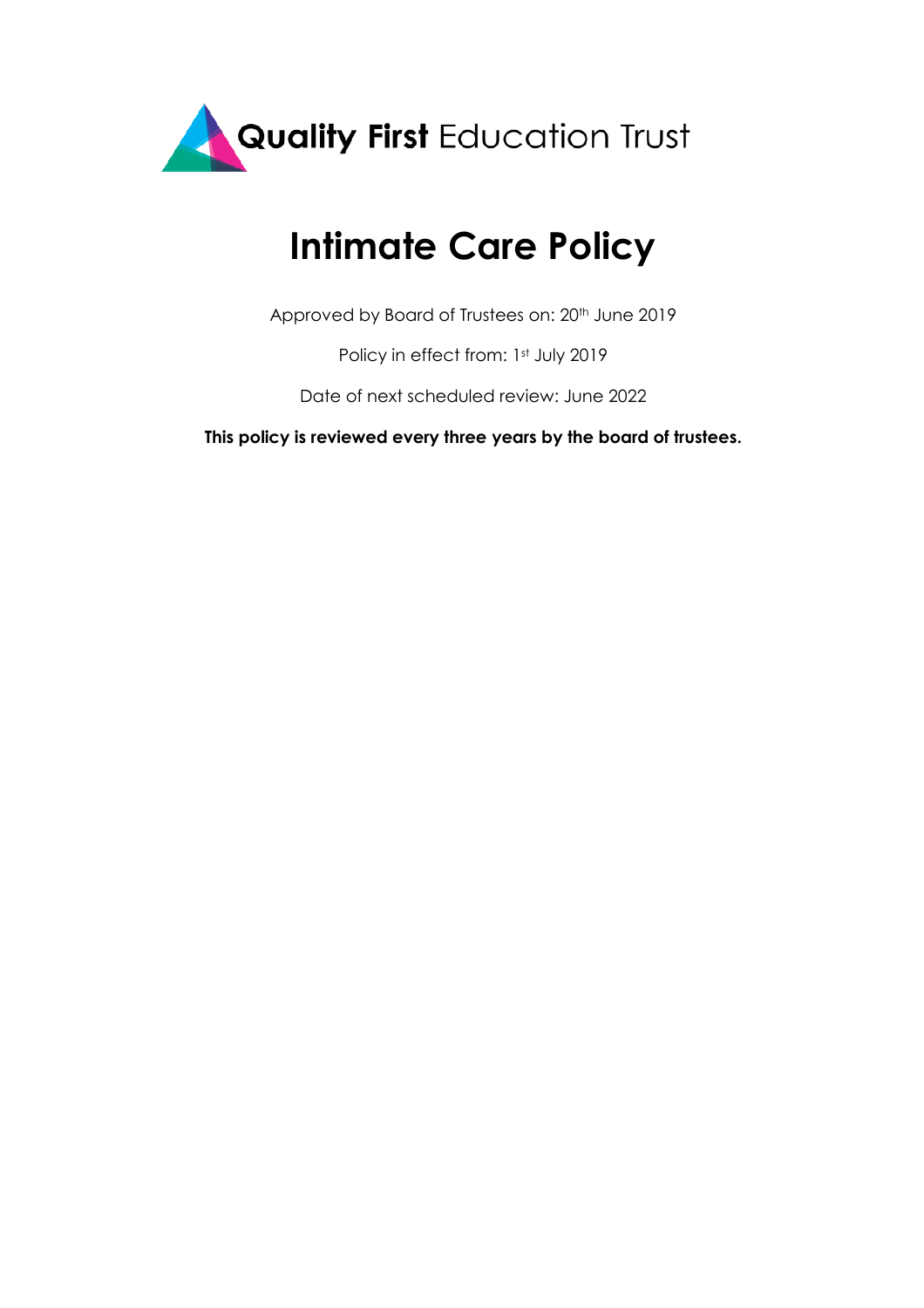# **1.0 Introduction**

## **1.1 Purpose**

To set out a clear policy for managing intimate care tasks with or for children, as part of the school's wider approach to safeguarding and in line with relevant legislation and government guidance. This policy applies to all staff undertaking personal care tasks with children including but not limited to those that have SEND.

#### **1.2 Definition**

Intimate care can be defined as care tasks of an intimate nature, associated with bodily functions, bodily products and personal hygiene, and physical presence or observation during such activities. Tasks considered relevant to this policy are: toileting, wiping and care in the genital and anal areas; dressing and undressing; application of medical treatment, other than to arms, face and legs below the knee; supporting with the changing of sanitary protection; washing/cleaning other than to arms, face and legs below the knee.

## **1.3 Principles**

The school aims to provide an inclusive, supportive and positive learning environment, where every child is treated as an individual. It is important to remember the following principles:

- Children's intimate care needs cannot be seen in isolation or separated from other aspects of their lives. Encouraging them to participate in their own intimate or personal care is part of facilitating participation in daily life.
- The child should be encouraged to do as much as they can for themselves.
- Any necessary care must be given as gently and as sensitively as possible.
- Children have the right to feel safe and secure; the right to privacy and dignity; the right to express their views and have them heard; and the right to be accepted for who they are, without regard to age, gender, ability, race, culture or beliefs.

#### **1.4 Linked policies**

This policy should be considered in conjunction with:

• Q1E Child Protection and Safeguarding Policy

Other related policies include:

- School SEND policy
- Q1E Medical Needs Policy
- Q1E Whistleblowing Policy
- Q1E Concerns and Complaints Policy
- Q1E Data Protection Policy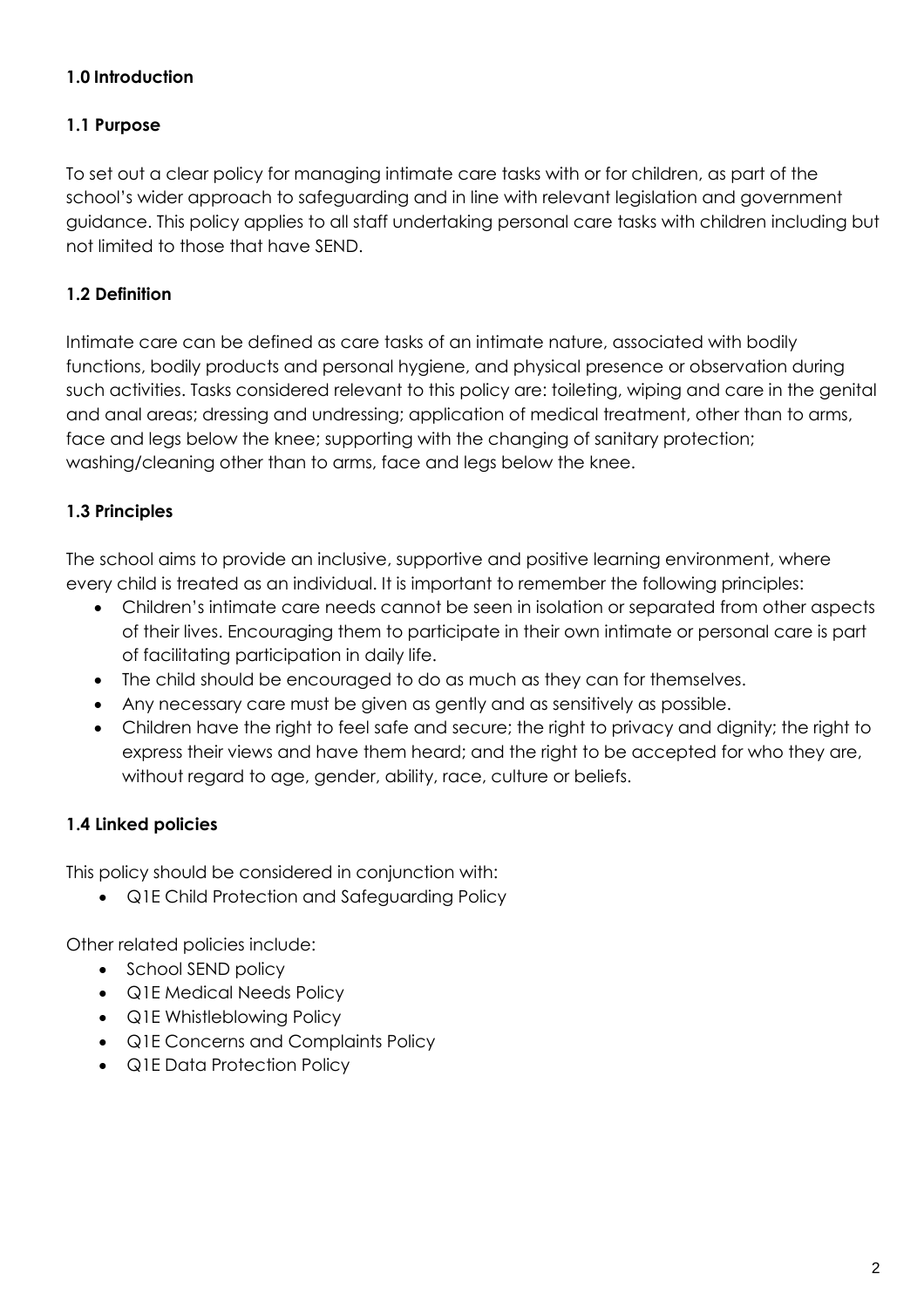# **2.0 Intimate care contact procedure**

Staff should adhere to the following:

- a. Always log any intimate care contact(s).
- b. When a member of staff is undertaking intimate care, they should ensure that another appropriate adult is in the vicinity who is aware of the task to be undertaken, and that, wherever possible, they are visible and/or audible.
- c. In the event of an injury/soreness in an area of the body that could be described as intimate, a first aider and one other staff member will assess the issue and will provide advice. No physical examination will take place at school.
- d. Never be alone with a child who has to remove underwear for whatever reason.
- e. In the event of wetting or soiling, help the child get changed as soon as possible.
- f. Where necessary, get to know the child in a range of contexts to gain an appreciation of his/her moods and verbal/non-verbal communication.
- g. Take care (both verbally and in terms of body language) to ensure that the child is never made to feel insecure.
- h. Speak to the child personally by name and give explanations of what is happening in a straightforward and reassuring way. Enable the child to be prepared for and to anticipate events while demonstrating respect for his/her body, e.g. providing verbal or visual indications of how they will be supported.
- i. Allow or guide the child to change themselves where able.
- j. Staff should complete a neutral notification if they have to undertake intimate care without informing another adult of the task, or without another adult being in the vicinity during the task.

# **3.0 Facilities**

The school will provide facilities which afford privacy and modesty e.g. separate toileting. Checks should be made beforehand to ensure that there are suitable facilities for intimate care available on school trips/excursions where they are likely to be necessary and staff should consider how intimate care can be dealt with in relation to PE, swimming etc.

# **4.0 Communication with parents**

Regular communication is important. Issues around toileting should be discussed at a meeting with parents/carers prior to admission to the school. Senior leaders must be made aware of these at this point. Parents/carers should be told about any intimate care which has been carried out. Communication relating to intimate care should be made in person or by telephone.

# **5.0 Records**

A log should be kept of all intimate care interventions. All records should be stored in accordance with the UK's Data Protection Act and the school's Data Protection Policy. At each school site, the Designated Safeguarding Lead/Designated Members of Staff for safeguarding will be able to advise staff as to the location of the intimate care log.